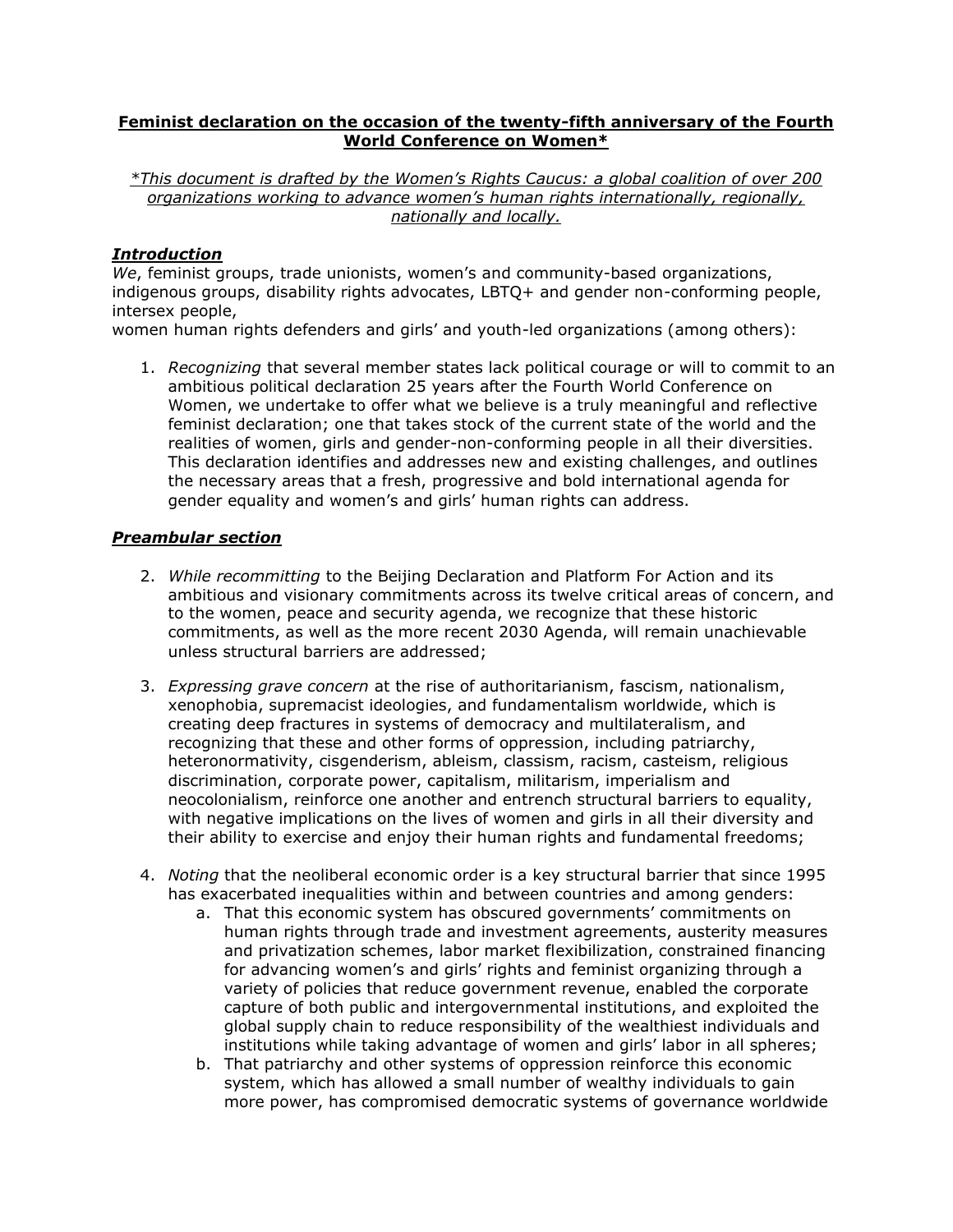and allowed authoritarian, fascist and populist figures to thrive;

- c. That authoritarian leaders strive to validate their authority by reversing gender equality and attacking women's human rights, targeting women, girls and gender non-conforming people through a variety of state-sanctioned violations, restricting their bodily autonomy, their choices, their freedoms and their rights:
- d. That this economic order that has entrenched authoritarianism and patriarchy has also enabled and prolonged conflicts as the capitalist system profits from increased militarization, securitization, surveillance capitalism, and this has manifested in the increase of detention centers for migrants and refugees around the globe, as well as state-sponsored detention of targeted minority groups in some countries;
- e. That this economic system which prioritizes profit over human or environmental well-being and enables obscene levels of wealth, has enabled powerful extractive industries to wield so much power globally that governments worldwide have yet to meaningfully challenge fossil fuel companies, despite the reality of the climate crisis they have caused;
- f. That the extractive industries profiting from this economic system are disrupting ecosystems with serious impacts on health and well-being of local communities;
- g. That the digital and data revolution has generated a new ecosystem for social and economic interactions, characterized by centralization, consolidation and monopolization, where women's material labor underpins the digital and platform economy while unregulated cross-border data flows generate feminization and precarity in the digital economy.
- 5. *Also noting* that the climate crisis is the defining challenge for our planet and species, and is a structural barrier to realizing the commitments of the Beijing Declaration and Platform for Action and subsequent agreements:
	- a. That this climate and ecological crisis, unaddressed, will make the planet unlivable, has rendered already over one million species extinct with more to come, and is an existential crisis for many, especially those who have done the least to cause the crisis;
	- b. That this unchecked crisis stops us from realizing the environmental recommendations in the Beijing Platform for Action, the targets under Sustainable Development Goal 13 on Climate Action, or for that matter any commitment if there is no livable planet;
	- c. That addressing the climate crisis at the intergovernmental level cannot be siloed to the UN Framework Convention on Climate Change (UNFCCC), and instead needs a holistic approach with the commitment of every international institution, entity and process at all levels;
	- d. That the impacts of climate crisis and more broadly, environmental degradation, are gendered, and need the active participation and leadership of women and girls in all their diversity to be addressed and mitigated, and that the Commission on the Status of Women should therefore integrate this issue in every one of its upcoming sessions;
	- e. That false solutions to the climate crisis such as nuclear power, geoengineering or corporate-driven green energy initiatives that displace communities, are not the path to realizing climate justice for all.
- 6. *Recognizing* that the existence of these structural barriers, and the system of patriarchy that is mutually reinforcing, has shaped the digital world in such a way that new forms of gendered violence are emerging online; and that technological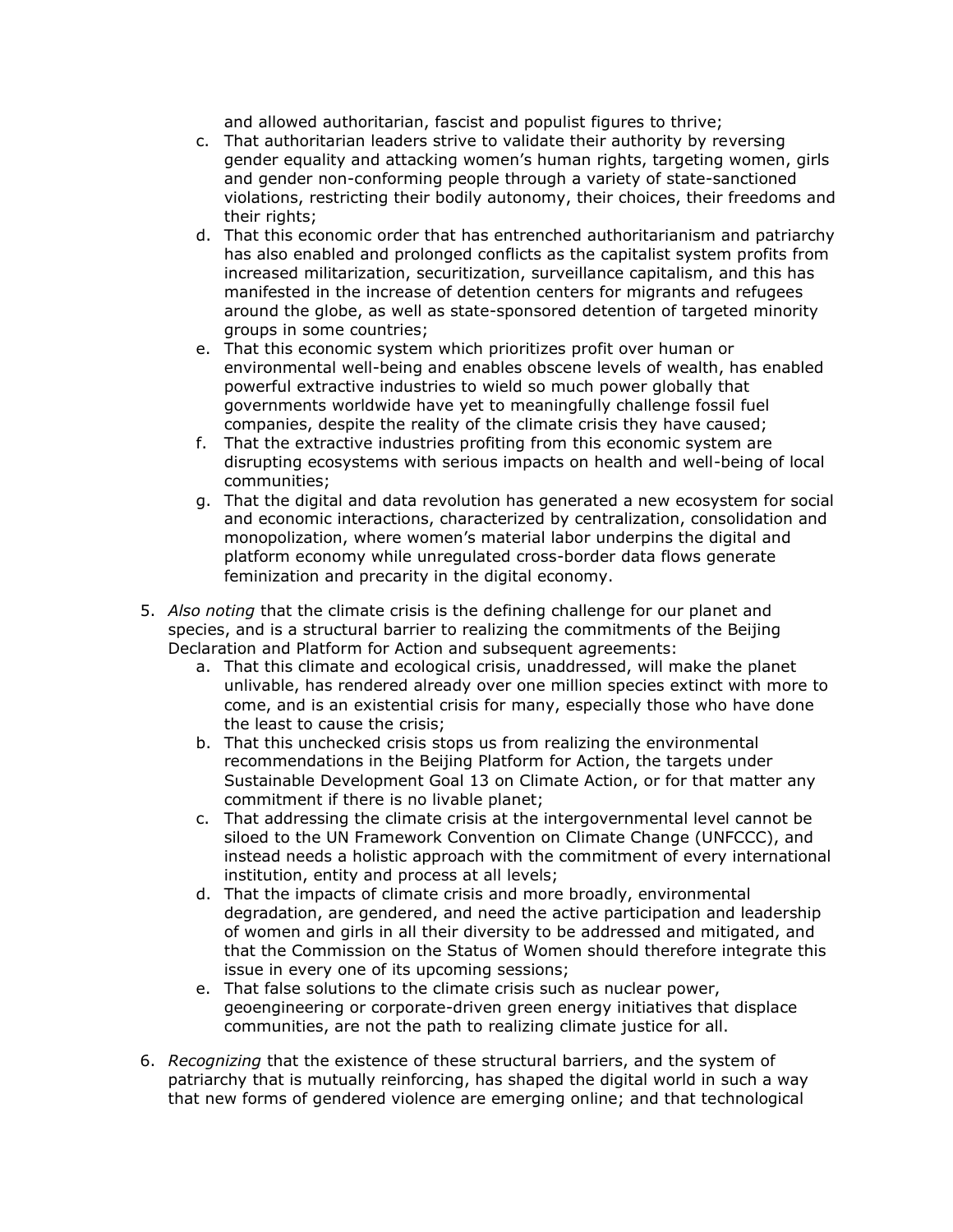advances and innovations will not on their own address structural barriers, but instead risk increasing inequalities and challenges, such as automation increasing profit for the few while erasing livelihoods of workers.

- 7. *Acknowledging* while there continue to be challenges and pushbacks, that the Beijing Declaration and Platform for Action has been a crucial tool for feminist movements to drive transformative change, from creating gender machinery, to changing discriminatory laws and policies, building political will and accountability frameworks, and to shifting global conversations, and we recognize and celebrate some of the following gains:
	- a. The recognition of gender-based violence as a matter of national and international importance, moving away from the incorrect perception that forms such as domestic violence were a private and not public matter, resulting in passage of laws, regulations and mechanisms addressing sexual harassment and domestic violence at local and national levels;
	- b. The adoption of ILO Conventions 189, or the Domestic Workers Convention in 2011, and ILO Convention 190 in 2019 on Eliminating Violence and Harassment in the World of Work, both examples of strong, inclusive international treaties that arose from global campaigns supported by grassroots movements and negotiated by women workers and their organizations;
	- c. The adoption of the UN Convention on the Rights of Persons with Disabilities, which recognizes rights at the intersection of gender and disability, particularly for women and girls with disabilities, and provides explicit recognition of and protection for sexual and reproductive health and rights.
	- d. The increase of women's representation and leadership in executive, legislative and judiciary branches of government, with gender parity achieved in some parliaments, although parity across all levels of decision-making is yet to be met in any country, with some having nil or minimal numbers of women in national legislature:
	- e. The advancement of women and girls in academic and athletic spheres, as well as the increased recognition of untold stories of women's and girls' contributions to historical achievements worldwide;
	- f. The reforms of laws that have increased women's and girls' access, ownership, use and control of land and natural resources, as well as enabling safe and secure living conditions;
	- g. The lifting of gendered restrictions, such as bans on women migrant workers or prohibition on women working in certain professions, in many countries worldwide;
	- h. Recognition of unpaid care and domestic work under the 2030 Agenda's Goal on Gender Equality (Goal 5);
	- i. The passage of laws in more than fifty countries increasing access to abortion;
	- j. Passage of laws recognizing same-sex relationships, the enactment of legal gender recognition laws based on self-determination, decriminalization of same-sex intimacy in some countries, and other changes that recognize sexual and gender diversity, and institutions of marriage and family can take many diverse, non-heteronormative forms.
- 8. *Also acknowledging* that these and many other gains were made possible through the obligations assumed by State parties under key human rights treaties and conventions, and that sustaining these achievements and enabling future progress require the continued commitment to implementing an international legal framework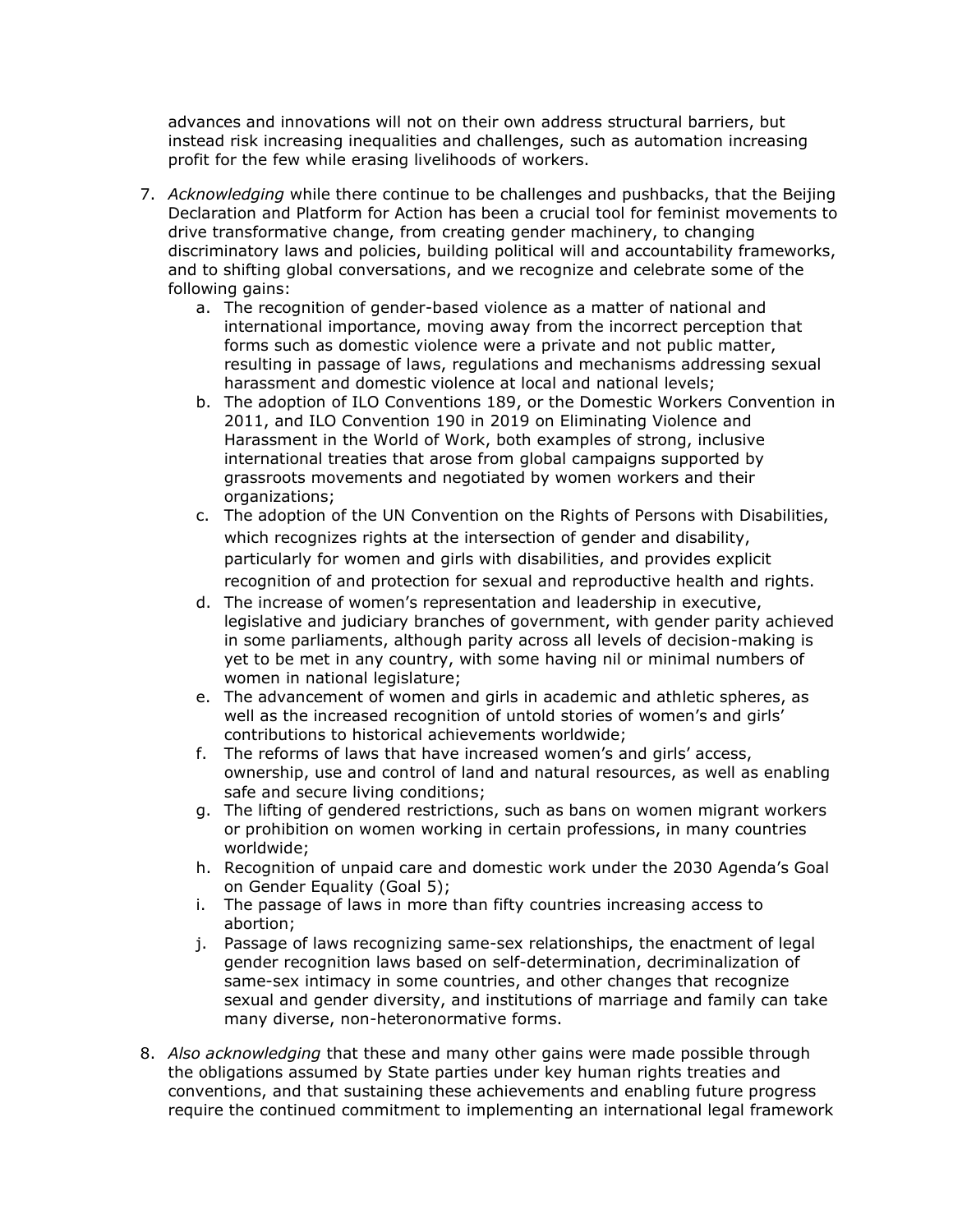and strengthened multilateral institutions to protect, respect and fulfill all the human rights of women, adolescents and girls in all their diversity;

- 9. *Reminding* State parties that the Convention on the Elimination of All Forms of Discrimination against Women (1979) and the Optional Protocol thereto, the Convention on the Rights of the Child (1989) and the Optional Protocols thereto, the International Covenant of Economic, Social and Cultural Rights (1976), the International Covenant on Civil and Political Rights (1976), the International Convention against Torture and Other Cruel, Inhuman or Degrading Treatment or Punishment (1984), the Declaration of Fundamental Principles and Rights at Work of the International Labor Organization (1998), the International Convention on the Rights of Persons with Disabilities (2006), the International Convention on the Elimination of All Forms of Racial Discrimination (1990), and the International Convention on the Protection of the Rights of All Migrant Workers and Members of Their Families (1990), are among conventions and treaties that must be fully implemented to achieve gender equality;
- 10. *Welcoming* the national and regional consultations and reports, including civil society consultations and parallel reports that can serve as a resource to governments with valuable data and analyses of the situation of women's human rights, and acknowledging the partnership of civil society with UN entities and bodies in making this possible;
- 11.*Reiterating* the importance of strengthening, promoting and supporting the active, free and equal voice, agency, participation and leadership, representation of all women and girls in all their diversities in the development, implementation, monitoring, evaluation and follow-up of all policies affecting them:

## **Operational Section**

- 12. *Urge* governments at all levels, including legislative and judiciary branches as well as executive, all entities of the United Nations system, international and regional organizations, national human rights institutions, where they exist, civil society, including, inter alia, non-governmental organizations, women's organizations, feminist groups, women human rights defenders, girl- and youth-led organizations, community-based organizations, trade unions, cooperatives, as well as the private sector, financial institutions, employer organizations, the media and other relevant stakeholders and all individuals, as applicable, to take the following actions:
- 13.Commit to confront and eliminate multiple and intersecting forms of discrimination on any grounds, *inter alia* age, household and relationship status, indigeneity, race, caste, religious belief, ethnicity, HIV and other health status, disability, immigration status, socioeconomic status, employment and employment status, sexual orientation, gender identity, gender expression, and sex characteristics. Ensure that an intersectional discrimination analysis informs policy making and implementation and that the needs of women and girls in all of their diversity are recognized and addressed.
- 14.Respect the rights of all individuals to exercise autonomy over their lives, including their sexualities, identities and bodies, desires and pleasures free from all types of discrimination, coercion and violence, and fully realize sexual and reproductive rights, and ensure bodily autonomy, integrity and sovereignty, by taking the following actions:
	- a. Eliminate all laws and policies that punish or criminalize same-sex intimacy,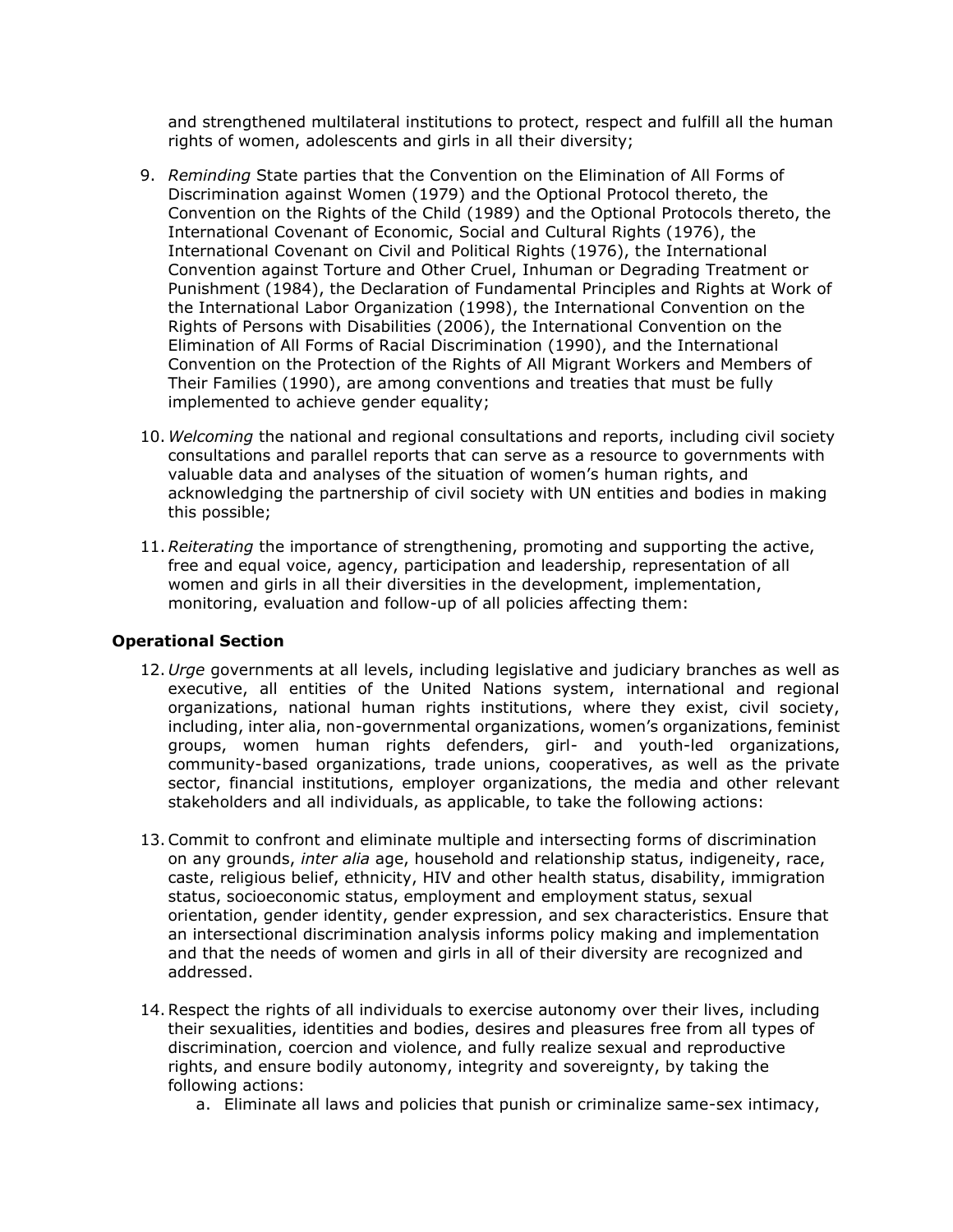gender affirmation, abortion, HIV transmission non-disclosure and exposure, or that limit the exercise of bodily autonomy, including laws limiting legal capacity of adolescents, people with disabilities or other groups to provide consent to sex or sexual and reproductive health services or laws authorizing non-consensual abortion, sterilization, or contraceptive use;

- b. Put in place affirmative measures to reduce violence, stigma and discrimination against people based on their sexual orientation, gender identity, gender expression, and sex characteristics, enact legal protections for LGBTQ, gender non-conforming and intersex people, and take other legal, policy, and educational measures to support individuals to exercise autonomy over their bodies and lives;
- c. Ensure access to timely and quality gender affirming services and care, including all health services and ability to obtain legal gender recognition based on self-determination;
- d. Ban all non-consensual, medically unnecessary, and harmful surgeries on intersex infants and any reproductive health interventions such as sterilization, contraception, and abortion performed on women or girls with disabilities without their consent;
- e. Decriminalize, destigmatize and increase access to abortion for all people who can become pregnant, including by expanding their capacity to self-manage abortion, guaranteeing the right to accurate and quality information on abortion, and eliminating barriers to abortion, including by limiting the ability of health care providers to refuse services on the grounds of conscience;
- f. Examine and address the shortcomings of existing laws and policies that criminalize violations of women's and girls' rights to bodily integrity and autonomy, such as female genital mutilation, domestic and intimate partner violence, and child, early and forced marriage, in order to ensure an approach to justice that does not further marginalize or stigmatize affected people and communities; and invest in addressing the root causes of these violations by replacing punitive laws with comprehensive social interventions that address multiple and intersecting forms of discrimination and violence, and put survivors of violence and discrimination at the center;
- g. End the criminalization and stigmatization of adolescents' sexuality, and ensure and promote a positive approach to young people's and adolescents' sexuality that enables, recognizes, and respects their agency to make informed and independent decisions on matters concerning their bodily autonomy, pleasure and fundamental freedoms;
- h. Reform guardianship, conservatorship and mental health laws that permit forced treatment of persons with disabilities, denying their legal capacity and bodily autonomy.
- 15. Noting that the term economic empowerment should not be defined with a narrow focus on women's participation in economic markets, but rather focus on women's ability to exercise real power over their economic, social, political and cultural structures, as well as equally benefit from the advancement and development of the society. Instead, we call on governments to commit to direct efforts toward the realization of economic, social and cultural rights of women, girls and gender nonconforming persons, including the right to work and rights at work, universal access to social protection and to gender-transformative public services and the recognition, reduction and redistribution of care and domestic work, and accordingly, take the following actions:
	- a. Ensure the primacy of human rights in trade agreements and in the articles of agreement for international financial institutions, and through ex-ante,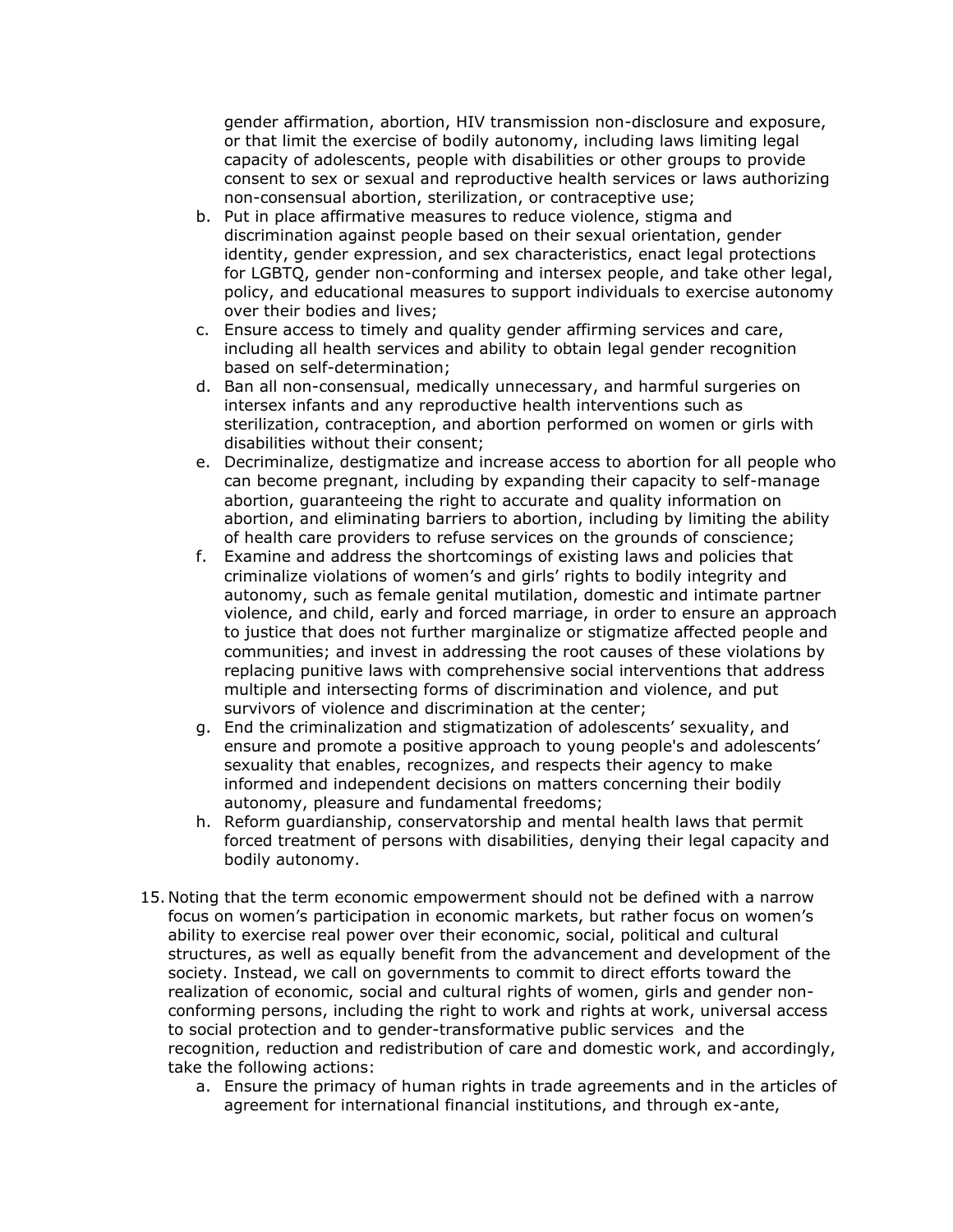periodic and ex-poste gender, human rights and environmental impact assessments of such agreements and all economic policies or reforms;

- b. Recognize that the current multilateral trade regimes through the World Trade Organization, and other bilateral and plurilateral free trade agreements have only served to advance the neoliberal economic order with disproportionate impacts on women, the poor and the environment, and instead develop a new multilateral trade system based on redistributive justice that delivers on women's human rights and that will put the interests of the people and the planet before the interests of powerful corporations;
- c. Respect, promote and protect labor rights through legislation and regulation that ensures decent work for all women and gender non-conforming people, including collective bargaining and the freedom of association, while making sure that labor regulations and protections extend to those working in the informal economy and the digital economy, and also ensure that the private sector adheres to the Decent Work Agenda throughout their supply chains;
- d. Ensure financing for women's rights, gender equality and development to meaningfully address gaps and challenges via measures for tax justice, such as stopping illicit financial flows and measures such as setting a global minimum corporate tax rate, unitary taxation of multinationals, country-bycountry reporting of taxes by multinational companies to ensure private sector bodies pay their share of taxes, and the creation of a global tax body;
- e. Reform national tax systems to be progressive and gender-responsive through more stringent taxation of wealth, assets and inheritances; reducing dependence on sales and consumption taxes that place a disproportionate burden on the poorest; increased marginal tax rates on the income of the highest earners and on corporations; and ending tax incentives for multinational corporations;
- f. Adopt a systemic and consistent approach to address and resolve debt crisis and distress, both externally and internally, such as through the establishment of a global debt resolution forum, and alleviating the particularly harsh effects of austerity on increasing internal debt, particularly of young persons;
- g. Undertake gender-responsive legislative and administrative reforms, including reforms of gender recognition, inheritance, intimate partner, de facto and marital laws and practices, birth registration policies, citizenship, and social protection policies, as well as ending discriminatory laws and cultural practices, to protect and promote the right of all women and girls to access, use, own, and control land, fishing grounds natural resources and assets, other forms of property or inheritance;
- h. Halt and reverse land grabs by ensuring the free, prior, informed, and continuous consent of all communities affected by land and resource-based investment, and eliminate public policies that fuel land grabs and prioritize sustainable land use and the needs of women and other small-scale food producers;
- i. Negotiate through decolonization, and honor free, prior and informed consent of Indigenous women and Indigenous People's groups to sustainably own, use, manage and protect land, marine and coastal ecosystems without discrimination, coercion or violence, including Indigenous Peoples whose original Nations territory may be occupied by varying countries, corporations and private individuals; and who suffer development aggression and violence that denies human rights, peace, safety, and freedom of association having severe effect on Indigenous women's autonomous practices of sustainably using waters, land, air and oceans;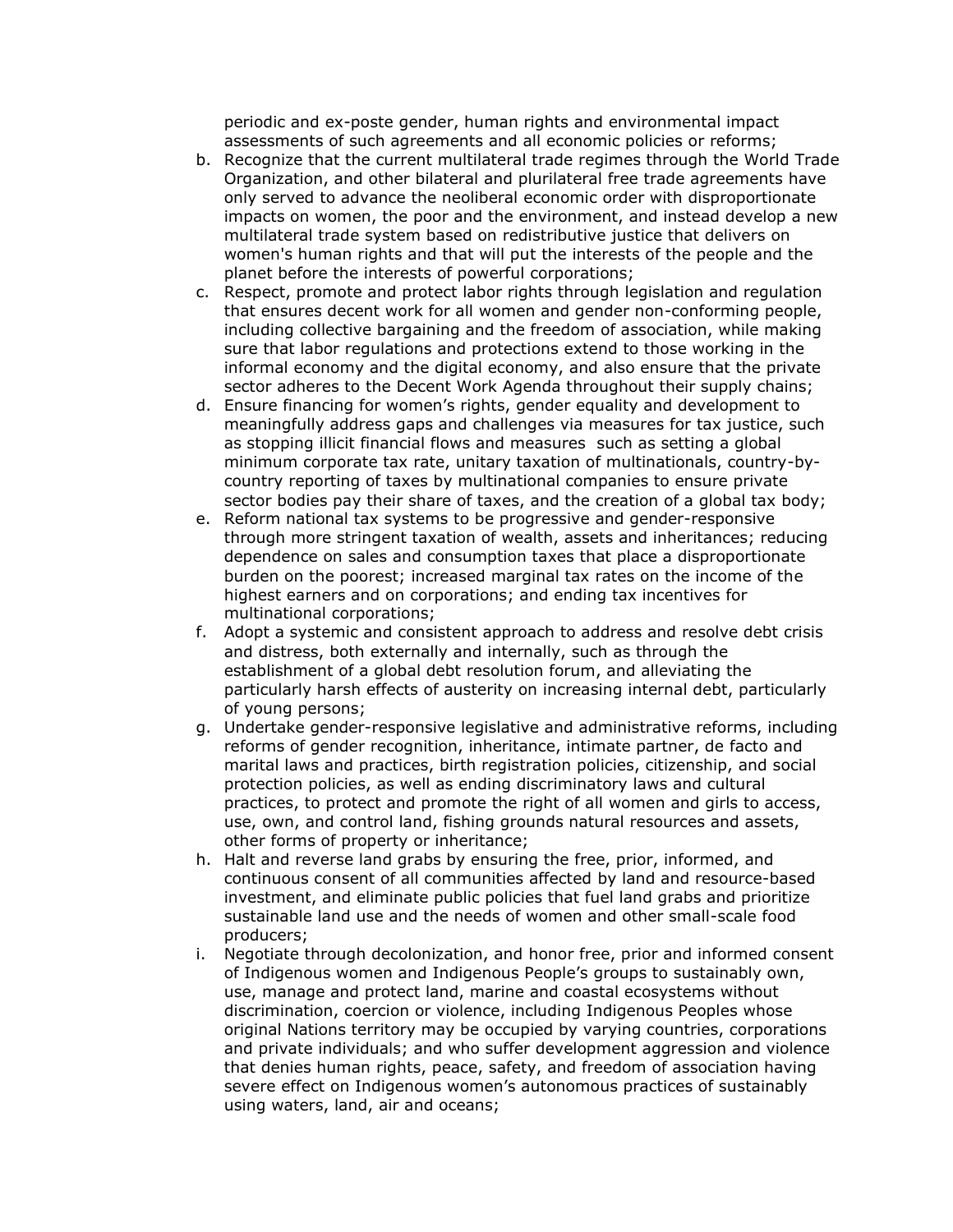- j. Support the development of the treaty on transnational corporations and other business enterprises in relation to human rights, as a means to curb the significant powers that corporations have gained in recent years to shape global economic decision-making as well as a way to protect women's human rights throughout business supply chains;
- k. Ensure girls, young, older and all other women's economic empowerment by revising and strengthening laws and policies on inheritance, property rights and birth registration, education (including technical and vocational education and training), access to social benefits, as a pathway to accessing other rights, such as freedom from violence, and protection against child, early and forced marriage, as well as the rights of children born outside marriage, widows' rights, and those of LBTQI and gender non-conforming people.
- 16.Recognizing the importance of full and productive employment and decent work to the realization of women and non-conforming persons' rights and ability to live secure and productive lives, ensure that all women who work are afforded labor rights in line with the ILO Declaration of Fundamental Principles and Rights at Work and relevant international labor standards, and the four components of the Decent Work Agenda, setting of a living wage, and equal pay for work of equal value for all women, including through the following specific measures:
	- a. No erasure, removal or undermining of the relevance of International Labor Organization conventions and standards in the context of the UN Commission on the Status of Women negotiations, and any other policy-setting process on women's human rights;
	- b. Strengthen efforts to protect the rights of, and ensure decent work conditions for all women in the world of work, including domestic workers, migrant workers, workers with disabilities and informal workers, in relation to, working hours, working conditions and wages, health and safety, and to promote access to healthcare services and other social and economic benefits;
	- c. Recognize the role of unions in advancing women's rights and gender equality by respecting, promoting and protecting the right to freedom of association and the right to organize and bargain collectively, including by removal of laws and restrictions on these rights, such as laws that do not allow public sector employees to unionize, restrictions on the right to strike, or on recognition of trade unions and workers' associations, or prohibiting groups such as migrant workers, agricultural workers or sex workers from forming or joining them;
	- d. Recognize that care and domestic work continues to be undervalued and invisible and is mainly carried out by women and girls, many of whom are migrants or members of disadvantaged communities; ensure that all care and domestic workers have all protections and benefits and work under conditions that are not less favorable than those available to workers generally;
	- e. Recognize, reduce, redistribute and democratize unpaid care work, and include paid maternity, paternity and parental leave as a strategy for reducing unpaid care work and promoting equitable distribution of responsibilities, and reinforcing the role of the State in ensuring universal access to quality public care services to reducing and redistributing unpaid care work;
	- f. Regulate, formalize, professionalize and protect the terms and conditions of employment in care and domestic work;
	- g. Address the rise in precarious work from the 'gig' economy by labor rights protections, provision of healthcare and other benefits, and realization of the right to organize and form trade unions or workers' associations.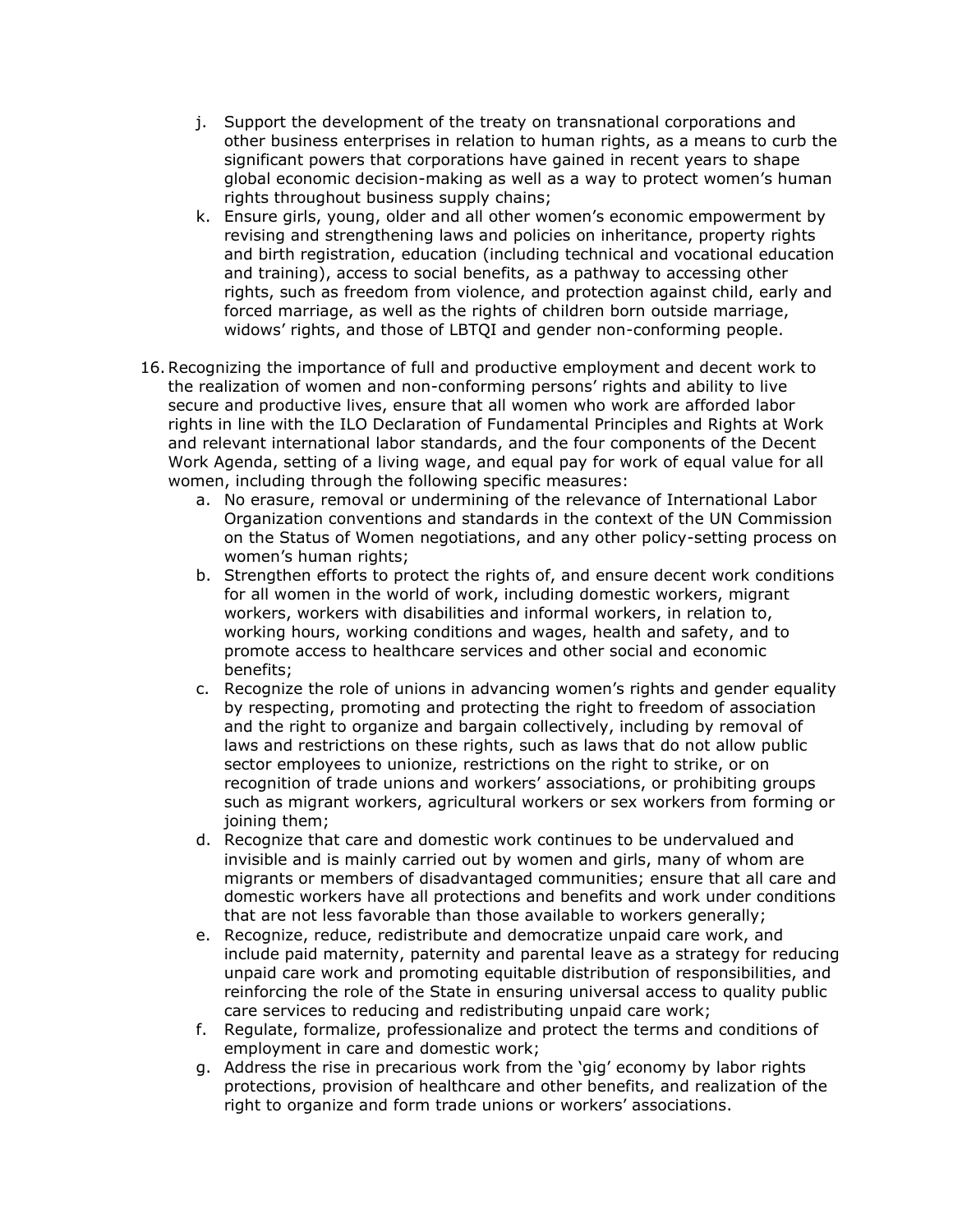- 17.Recognizing that sex workers face criminalization, discrimination, violence and marginalization, which cannot be addressed in isolation, take steps to:
	- a. Ensure respect for the self-determination of sex workers in all their diversity, including by upholding them as rights holders and respecting their bodily autonomy and agency;
	- b. Fully decriminalize sex work (including sex workers, their clients and third parties) as a necessary step to ensure that sex workers can claim their labor rights, recognizing that criminalization creates barriers to the realization of their rights, access to public services and social protection, and promotes discrimination and marginalization;
	- c. End conflation of trafficking and sex work and anti-trafficking measures that further stigmatize, criminalize, and isolate sex workers and migrant workers, and instead promote a worker-centered and human rights-based approaches to trafficking;
	- d. Recognize sex work as work and expand social protection systems to informal sector workers, including sex workers;
	- e. Ensure non-discriminatory access to public services and health services, including sexual and reproductive health services and protect their sexual and reproductive rights.
- 18. Urgently take steps to address climate injustice through gender-responsive and human rights-based actions that enable realization of environmental justice, including to:
	- a. Dismiss and counter misinformation, climate denial and false solutions;
	- b. Cooperate at all levels, both inside and outside of the UN Framework Convention on Climate Change (UNFCCC), to address the climate crisis, including through incorporating the issue in the Commission on the Status of Women through a specific theme and within each theme;
	- c. Commit to a zero-carbon, regenerative energy economy based on energy democracy by phasing out of fossil fuels, closing fossil fuel industries and halting new investments in fossil fuels and nuclear energy;
	- d. Initiate a gender-responsive just and equitable transition of the economy that challenges the gendered-division of labor and enables women's participation in green and decent jobs as part of sustainable, community-driven and human rights-centered clean and renewable energy industries;
	- e. Commit to develop and implement ambitious policy proposals to achieve climate justice, including a feminist green new deal;
	- f. Hold extractive industries accountable for the destruction of ecosystems and local communities;
	- g. Recognize and incorporate the principle of common but differentiated responsibilities (CBDR) and commit to climate finance that is channeled to the most affected populations and communities, and include measures for gender-responsive resource mobilization;
	- h. Urge banks and insurance industries to divest, and also pressure international finance institutions to withdraw from fossil fuel-based projects, particularly the more extreme ventures such as offshore, deep sea explorations, and fracking which could destabilize tectonic plates and contaminate water supplies;
	- i. Ensure women's access to productive resources and secure tenure rights to land and fisheries, including within communities, which is critical to their livelihoods, food sovereignty and survival in a changing climate;
	- j. Support and ensure the agency of women, girls and gender non-conforming persons in developing and implementing climate mitigation and adaptation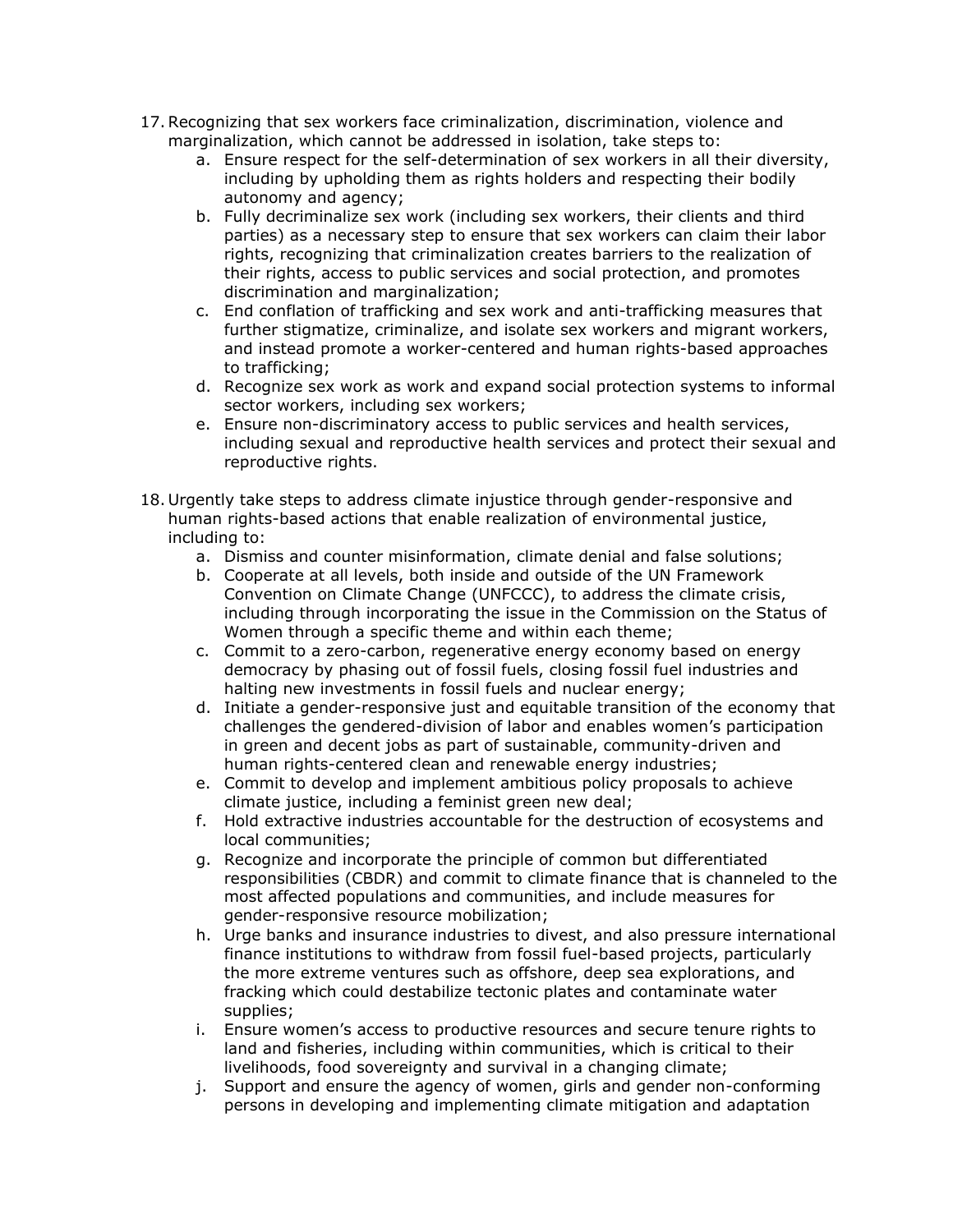strategies and responses to loss and damage including agroecology, mangrove and seagrass restoration, rewilding, forest restoration, coral reef protection, among others; recognizing that well-designed disaster risk reduction and climate change initiatives that provide for women's full and effective participation can advance substantive gender equality.

- 19.Recognizing there are several drivers of migration that are economic, political and socio-cultural, and that ending forced migration requires addressing systems that create inequality and injustice, take action to protect human rights of women migrant and undocumented workers with no distinction between them and citizens, including the following measures:
	- a. Include migrant women in implementation of CEDAW commitments, such as national legislation on domestic violence, sexual harassment and other existing legislation;
	- b. Revise relevant migration legislation, to include women migrants and their needs, and affirm women migrant workers' autonomy and agency;
	- c. Provide services, assistance and redress to all women migrant workers who have experienced violation of their rights, as well as introduce preventive measures;
	- d. Cooperate between State parties to ensure universality of social protection systems (with reference to social protection floors) and public services for all, including ensuring portability of such systems for migrant and undocumented workers;
	- e. Enable free access to the migration process, including offering zero placement fee and zero percent loans;
	- f. Regulate recruitment agencies, and prosecute those breaking the law;
	- g. Establish a new system of remittances, improving banking services to allow savings to be transferred easily, as well as offer financial literacy training, state savings programs;
	- h. Recognize all humans' right to a legal identity and take measures to minimize statelessness, increase birth registration and introduce pathways to citizenship;
	- i. Close concentration camps designed to imprison, contain, and otherwise limit the freedoms of targeted or persecuted groups, and oppose the building or maintenance of these by any State party;
	- j. End indefinite detention of migrants, refugees and stateless persons, adhere to the Standard Minimum Rules for the Treatment of Prisoners in all detention facilities, and allow regular visits from the International Committee of the Red Cross and independent human rights groups to ensure the human rights of detainees are not being violated.
- 20.Reiterating the crucial contributions that social protection systems can make to the realization of human rights for all, in particular, for those who are trapped in poverty, are vulnerable or marginalized and subject to violence and discrimination, commit to:
	- a. Promote universal access to social services and social protections to address and reduce poverty, inequality and social exclusion and promoting inclusive economic development;
	- b. Provide child and family benefits, parental leave, unemployment support, employment injury benefits, sickness benefits, old-age benefits, disability benefits and survivors' benefits;
	- c. Ensure universal birth registration for all;
	- d. Implement universal social protection systems including pensions and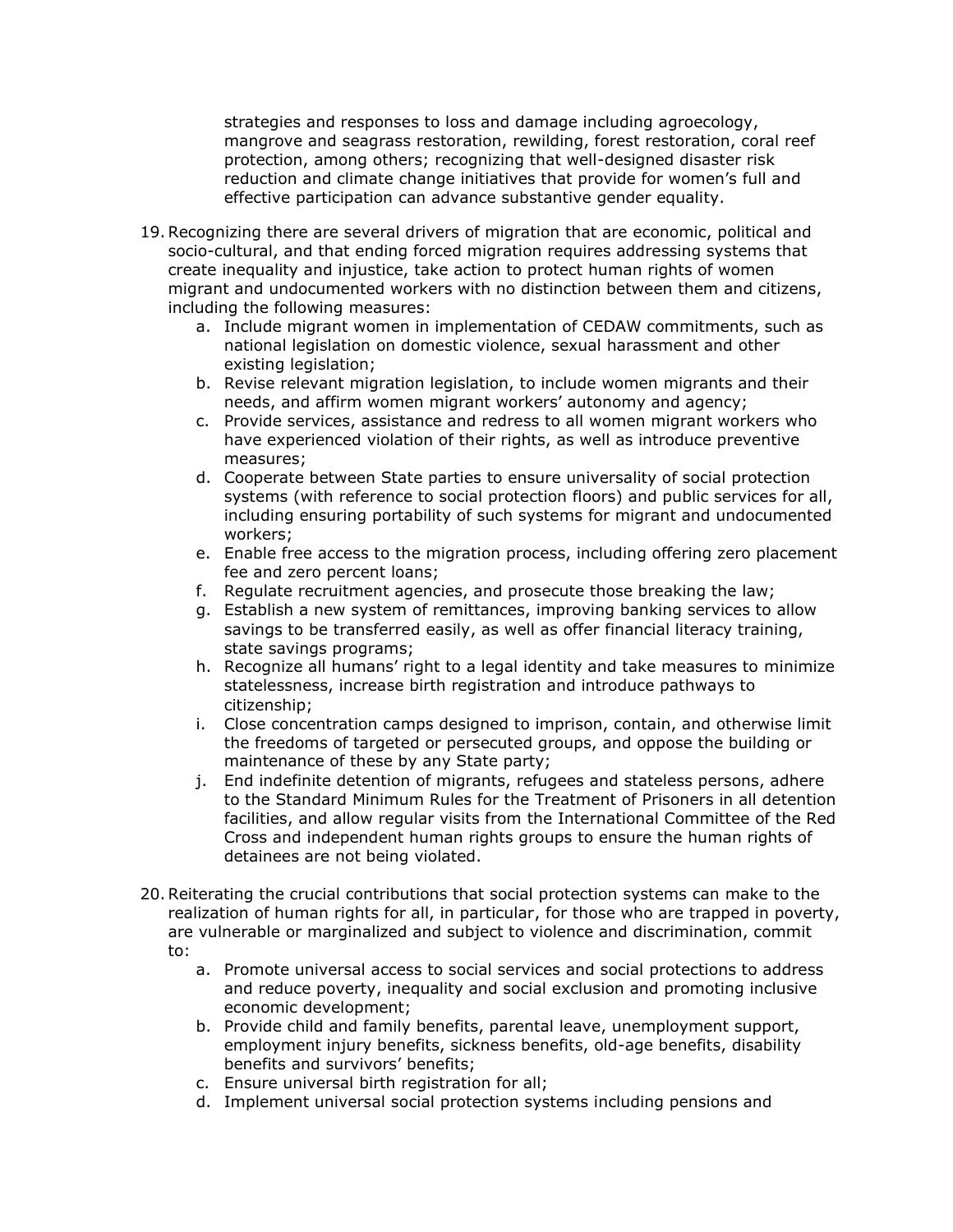unemployment benefits for all women, irrespective of past contributions;

- e. Effectively implement ILO Recommendation 202 on Social Protection Floors;
- f. Recognize diverse forms of families and ensure that families and all individuals, including children, enjoy social protection and recognition of their relationships;
- g. Reform social protection schemes, such as those for persons with disabilities, that place restrictions on assets and earnings at a level that creates or enforces poverty.
- 21.Recognizing the fundamental role of public services, increase investments in, adopt or develop legislation and policies that provide women, girls and gender nonconforming people with universal, accessible, gender-responsive, non-discriminatory, quality public services, and take the following actions:
	- a. Avoid or reverse trade liberalization, debt servicing or financial austerity measures that result in reduced revenue, direct cuts or privatization of public services;
	- b. Avoid, challenge or undo public-private partnerships for provisions of public services, or ensure private sector providers meet public service obligations;
	- c. Use participatory and gender-responsive budgeting methods to allocate funds for public goods and services at national and local levels;
	- d. Guarantee and allocate public financing and resources for social protection systems and public social infrastructure, including sexual and reproductive services;
	- e. Sensitize public service providers to ensure services are non-discriminatory, safe, inclusive, accessible and meet the needs of all women and gender nonconforming people.
- 22.Reiterating the importance of education and lifelong learning, promote and respect women's and girls' right to education throughout the life course, and at all levels, especially for those who have been left furthest behind, by taking the following actions;
	- a. Provide universal access to quality education, including free and compulsory early childhood, primary, secondary, tertiary education and technical and vocational training, ensuring inclusive, accessible, equal and nondiscriminatory quality education;
	- b. Ensure curricula are gender-responsive, do not reinforce gender norms or stereotypes, promoting gender-responsiveness within educators' initial training and continuous professional development programs;
	- c. Promote lifelong learning opportunities for all, eliminating female illiteracy and gender disparities in access to all areas of secondary and tertiary education, promoting financial and digital literacy;
	- d. Ensure women and girls have equal access to science, technology, engineering and mathematics disciplines, and foster intercultural and multilingual education for all;
	- e. Ensure that women and girls have equal access to career development, training, scholarships and fellowships;
	- f. Adopt positive action to build women's and girls' leadership skills and influence, including women educators in all sectors;
	- g. Adopt measures that promote, respect and guarantee the safety of women and girls in and around the school environment and on the journey to and from school;
	- h. Adopt measures to ensure no girls are left behind, including non-conditional measures to re-integrate young mothers back into education, addressing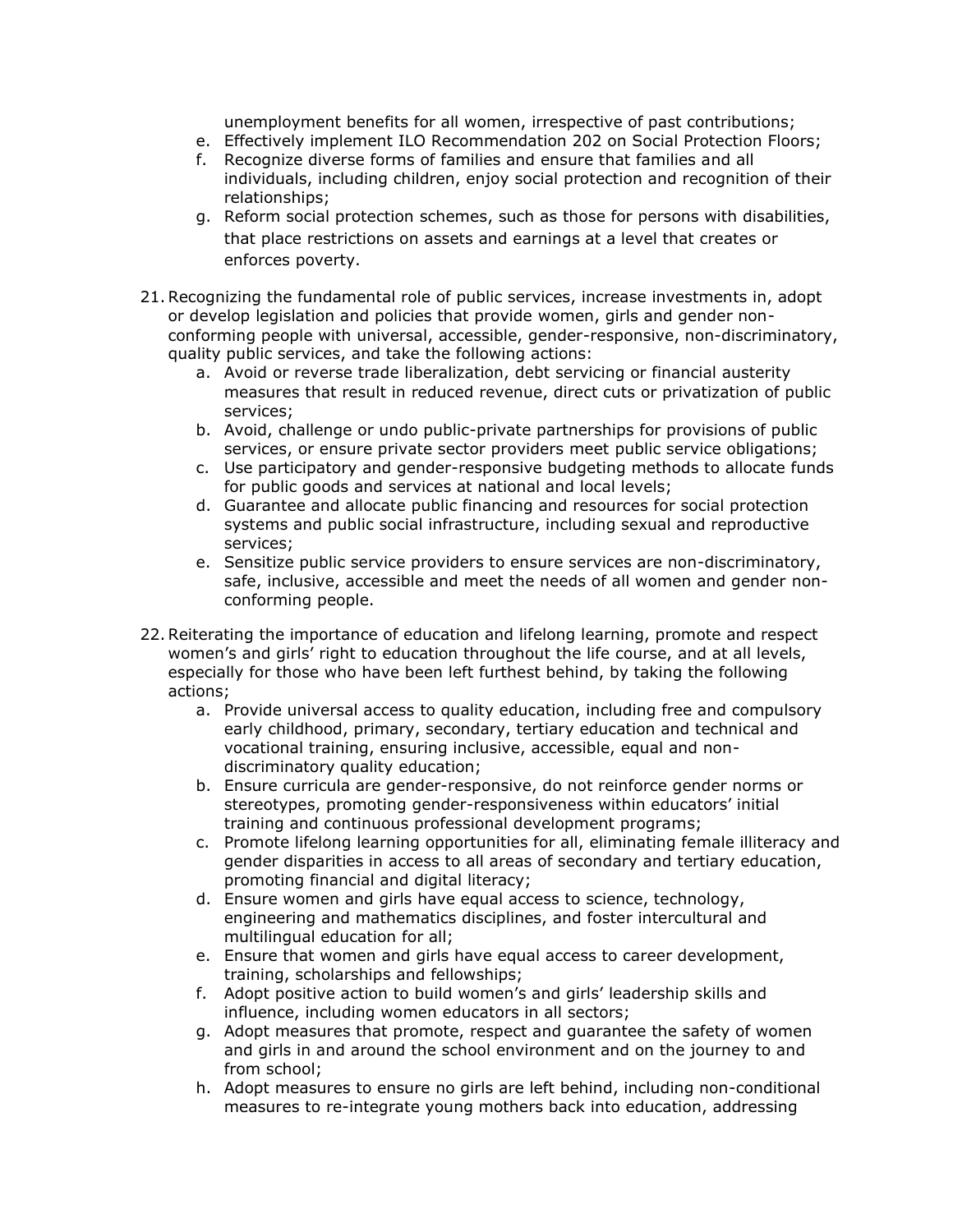other barriers preventing girls from being at school, such as: gender-based violence, poverty, disability and other intersecting forms of discrimination including based on household and relationship status, indigeneity, race, caste, religious belief, ethnicity, HIV and other health status, disability, immigration status, socioeconomic status, employment and employment status, sexual orientation, gender identity, gender expression, and sex characteristics;

- i. Ensure access to safe and affordable drinking water, as well as safe, accessible and private sanitation and hygiene facilities and commodities for all women and girls, transgender and gender non-conforming people in schools;
- j. Sustain women's and girls' education during emergencies such as armed conflict, refugee crises, and climate-induced and other disasters;
- k. Adopt policies that promote inclusion and prevent bullying, prejudice, and discrimination in education settings.
- 23.Acknowledging the importance of comprehensive sexuality education for all people to ensure that they can achieve the right to the highest attainable standard of health and develop the skills needed to protect their health and enjoy healthy relationships, ensure comprehensive sexuality education:
	- a. Is comprehensive and based on evidence not ideology, grounded in human rights, gender equality, and ensures respect for diversity of bodies, sexual orientation, gender identity, gender expression and sex characteristics, and upholds bodily autonomy and integrity;
	- b. Provides accurate information about sexual and reproductive health, contraceptives, abortion, prevention and treatment of sexually transmissible infections, infertility and gynecological cancers and links people to sexual and reproductive health services;
	- c. Equips people with skills and knowledge in order to deal positively with their sexuality and establish healthy and equal relationships;
	- d. Addresses gender norms, gender stereotypes and power dynamics within relationships;
	- e. Is provided in accessible formats for persons with disabilities in an equitable and comprehensive manner that recognizes their sexuality and lived experiences, does not enforce inaccurate stigma or stereotypes, and recognizes that women and girls with disabilities experience unique and disproportionate violations of their sexual and reproductive rights;
	- f. Is provided at all educational levels, and beyond schools, in an ageappropriate manner that is responsive to children, adolescents and young people's evolving capacities, including in state-sponsored and private educational institutions.
- 24. Guarantee the right to the highest attainable standard of health and provide universal access to comprehensive, gender-transformative, public health care services that are integrated, of high quality and free at the point of care, including access to the full spectrum of sexual and reproductive health services and information to all women, adolescents, and girls in all of their diversity, and commit to:
	- a. Ensure that universal health coverage programs include financial risk protection, universal access to quality services, and universal access to medicines and vaccines;
	- b. Strengthen public health systems, eliminate barriers to access, such as user fees, and ensure that health facilities and personnel are equipped, resourced and supported to provide quality, non-discriminatory, stigma-free and nonjudgmental care, information and services for all, with full respect for bodily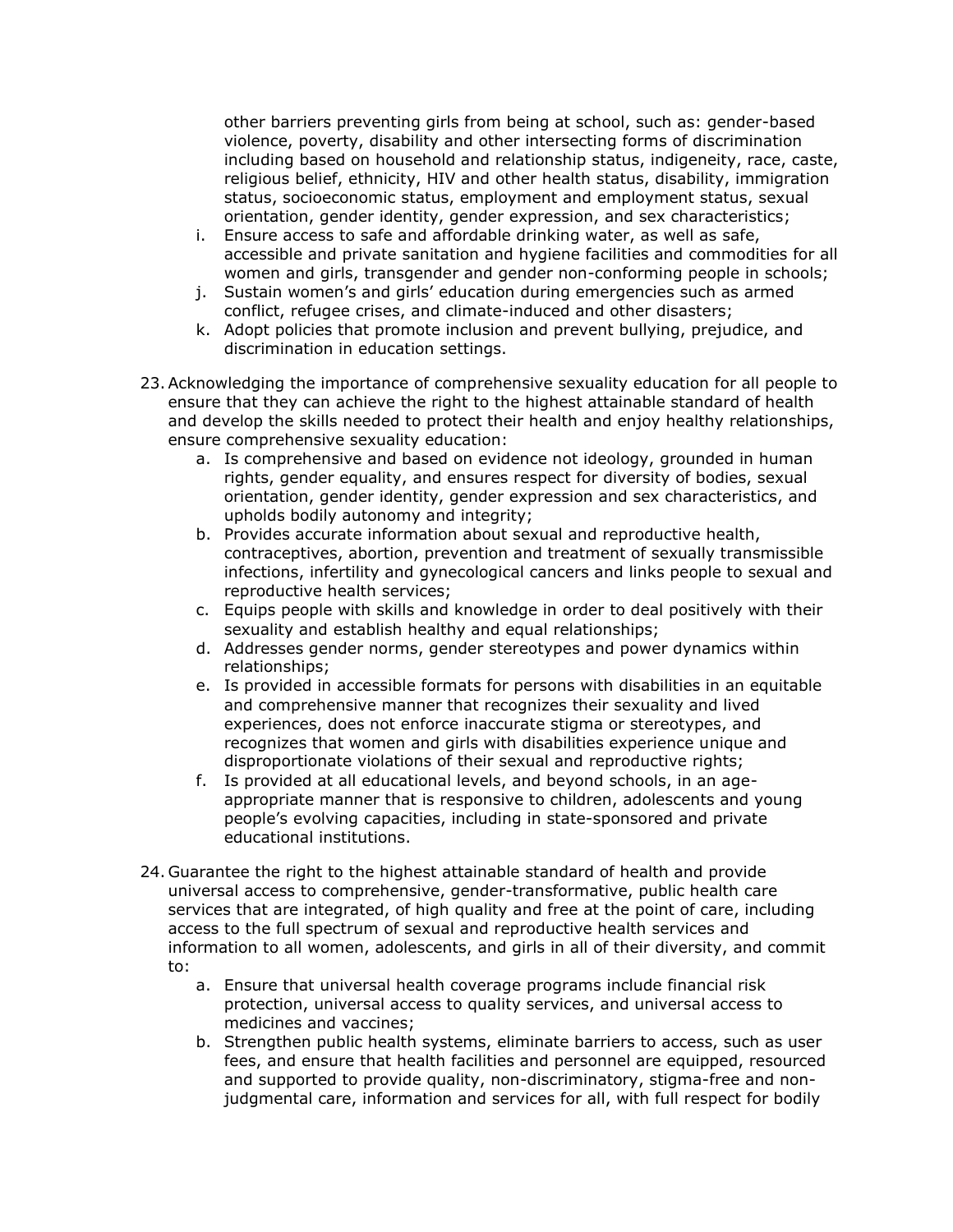autonomy, privacy, confidentiality, and full and informed consent;

- c. Adopt healthcare policies that protect individuals' reproductive rights and the rights of all people to control their sexuality, without coercion, discrimination and violence and take active measures to end discrimination, stigma, violence and abuse in healthcare facilities;
- d. Ensure universal access to a full range of sexual and reproductive health services, including modern contraceptives, safe abortion and post-abortion care, comprehensive maternal health care, diagnosis, support, and treatment of sexually transmitted infections, including HIV, assisted reproductive technologies and treatment of infertility, prevention, diagnosis and treatment of reproductive cancers;
- e. Provide services to prevent and respond to gender-based violence including by ensuring that these services are available at the primary care level, through public health systems, and included in comprehensive essential benefits packages in universal health care programs;
- f. Ensure that health information, goods, and services are fully accessible to women and girls with disabilities are of high quality, and are provided free from bias, stereotypes, or discrimination, and provide those health services needed by persons with disabilities specifically because of their disabilities, including early intervention and access to community based rehabilitation;
- g. Eliminate out of pocket payments and catastrophic health expenditures that drive women into, and keep them in, the vicious cycle of poverty and debt;
- h. End cervical cancer by guaranteeing universal access to HPV vaccines and cervical cancer prevention, treatment and care, free from coercion, including by funding primary health care services to scale up training and equipment to "see and treat" cervical cancer.
- 25.Acknowledging that universal health coverage and public health services cannot be delivered without a strong workforce, provide public service workers with adequate remuneration, safe working environments and conditions, labor protections including the right to organize, strike and bargain collectively, and opportunities for advancement, and ongoing education, training and support to ensure that they are able to deliver quality public services, with special emphasis on access to sexual and reproductive health and rights, in order to ensure the provision of quality health care services and prevent abuses, violence, and discrimination in public service delivery, particularly in healthcare settings.
- 26.Recognizing that gender-based violence has persisted, taken new forms, and even deepened in some instances as the structural issues related to oppression have not been seriously addressed, recommend the following actions:
	- a. Take steps to address historically unequal power relations between genders and the marginalization resulting from intersectional discrimination that heightens the risk of violence for many women, girls, and gender nonconforming people; and to focus on greater efforts in preventing violence before it occurs;
	- b. Ensure that all women, girls and gender non-conforming persons have access to justice and are provided with adequate support services, including housing, legal and financial assistance, and counseling and other health services;
	- c. Promote programs and policies eliminating gender and other stereotypes and prejudices in accordance with CEDAW General Recommendation No. 35;
	- d. Ratify and implement ILO Convention C190 and Recommendation 206 Concerning the Elimination of Violence and Harassment in the World of Work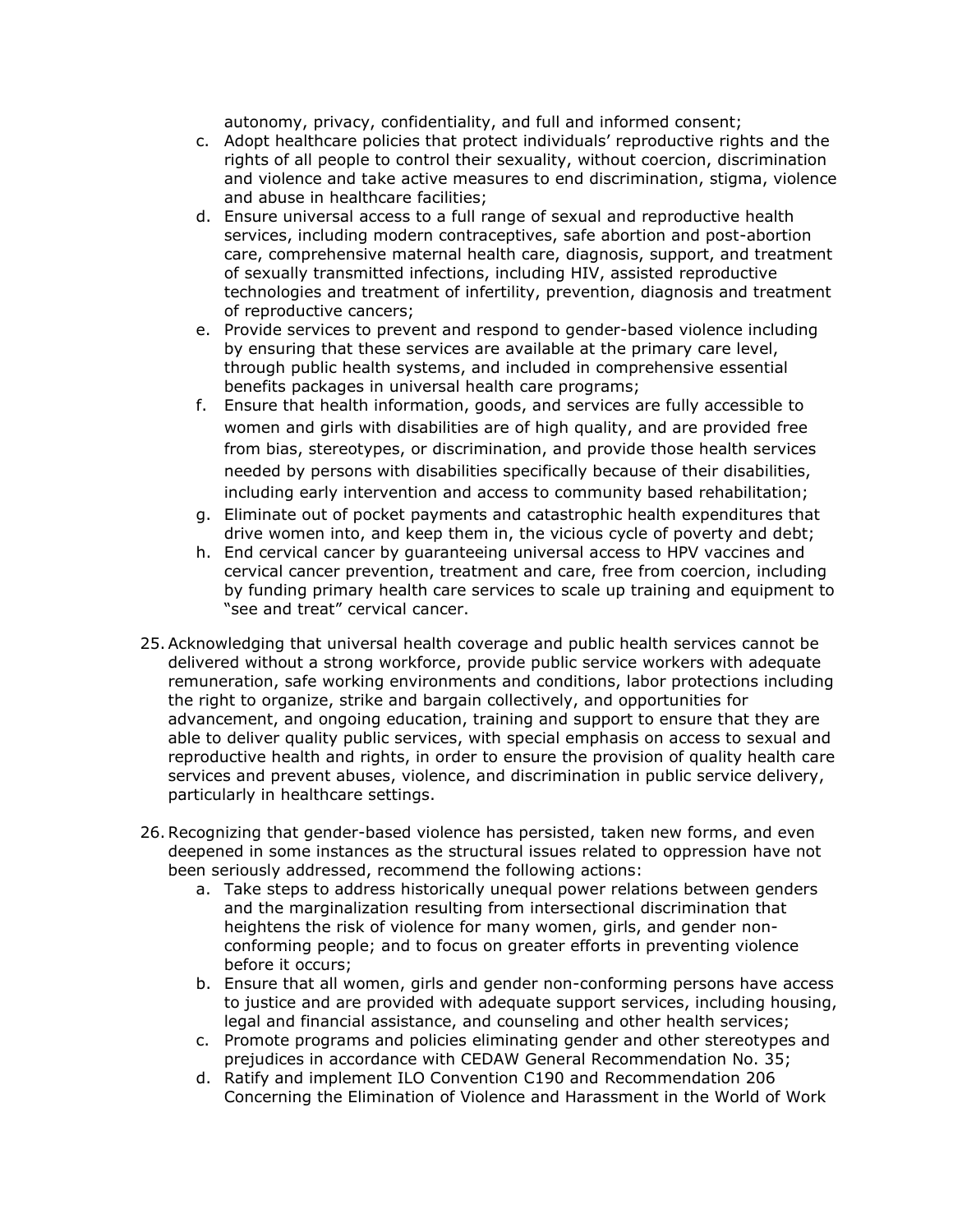- e. Eliminate all direct and indirect laws that punish, stigmatize, or criminalize people based on sexual orientation, gender identity and gender expression, such as vagrancy laws, laws against public morality, and laws against crossdressing, recognizing that such laws lead to increased human rights violations, violence, arbitrary arrests, and social exclusion;
- f. Recognizing the critical importance of increasing women's political participation, address violence against women in politics, both in-person and online, through investigation and punitive measures, as well as strengthening complaint mechanisms and collecting and monitoring data on violence against women and girls.
- 27.Also recognizing that while families can be sites of support, they also are sites of violence and abuse and can reinforce patriarchal practices, and that family laws are a significant predictor of women's economic empowerment, urge the following:
	- a. Take immediate steps to end discrimination against women in family laws and practices, by recognizing women's equal status in marriage and family, complying with international human rights law and principles to respect, protect and realize women's right to equality in families in all their diversity, regardless of the source of family law, be they religious or customary legal standards;
	- b. Recognize that customs and traditions evolve, that interpretations of sacred texts have progressed to uphold equality and justice to reflect changing times and circumstances, and that many States have amended discriminatory provisions in family laws founded on progressive understandings of religion and tradition, recognizing that many forms of families exist;
- 28.Recognizing that technology and innovation provide opportunities to advance gender equality, but that online surveillance, harassment and violence present new and emerging threats to the human rights of women, girls and gender non-conforming people, take steps to:
	- a. Apply international human rights law to online spaces and platforms, in addition to expanding the human rights framework to address issues specific to online spheres; increase access to technical knowledge and tools for human rights groups and civil society actors to deepen on-ground mapping of such violation;
	- b. Protect the integrity of women human rights defenders in online spaces by adopting laws, policies, and practices that protect their right to privacy, and to counter libel and hate speech and online violence;
	- c. Ensure data collection upholds the privacy and confidentiality of rights holders, is consensually conducted, and used exclusively to enhance public programming, infrastructure, and services;
	- d. Strengthen public and global mechanisms to hold states and corporations bartering data and manipulating public perception and opinion accountable beyond national censorship schemes; and
	- e. Guarantee the right to public internet access and/or internet-based services and applications, and condemn efforts to block internet access, especially in times of crisis.
- 29.Recognizing the importance of centering the rights of adolescent girls and young women in policymaking and implementation, take proactive measures to:
	- a. guarantee their right to engage in decision-making that affects their lives;
	- b. tackle discriminatory norms within the home and families that limit their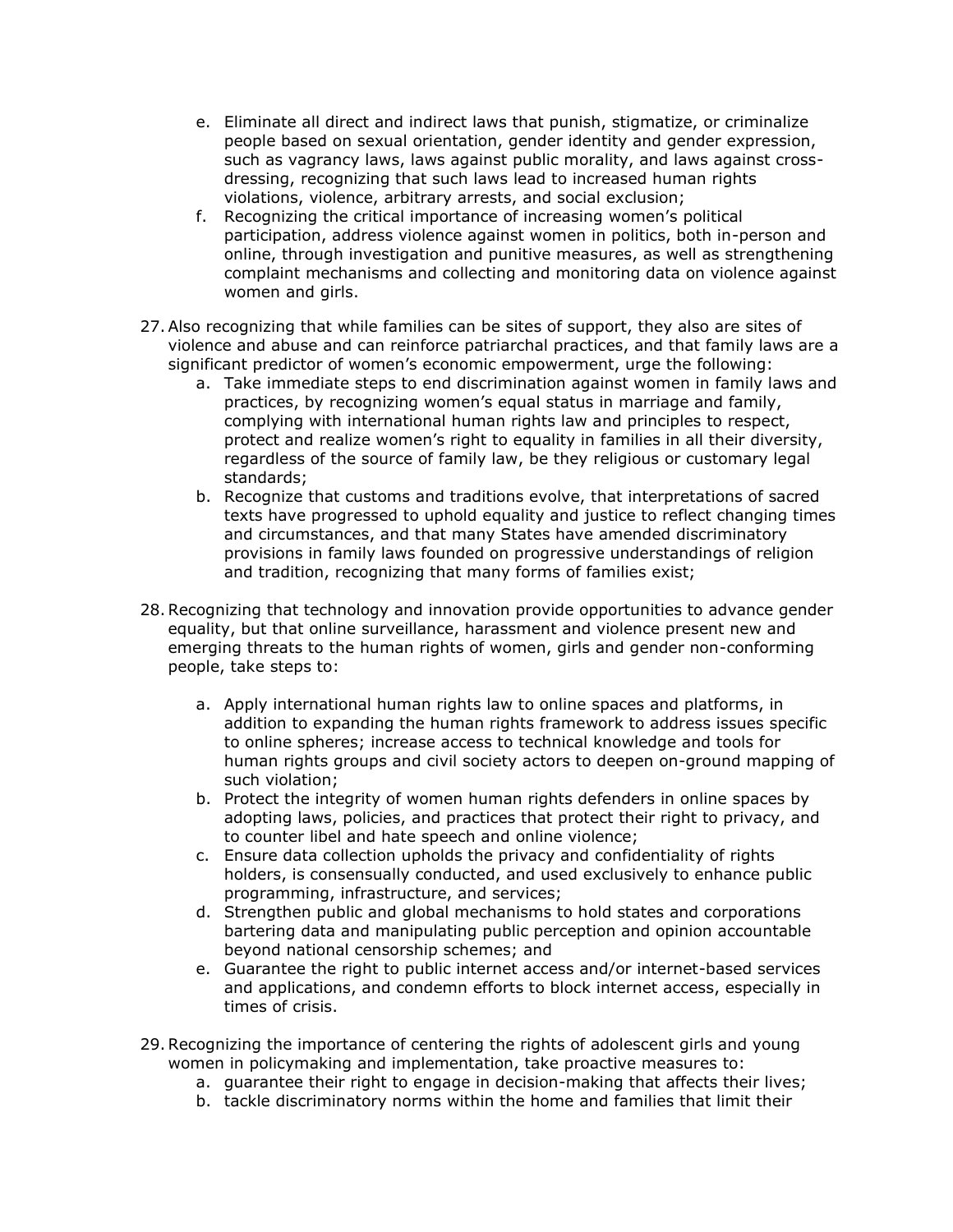autonomy and the exercise of their rights;

- c. ensure access to quality education at all levels and invest in transitions to employment;
- d. ensure access to comprehensive sexuality education and sexual and reproductive health services; and
- e. address violence against them, including harmful practices, with holistic and tailored approaches that are responsive to their needs.
- 30. In addressing the systemic and structural discrimination and increasing violence faced by women human rights defenders, including those engaged on issues relating to environment, land and natural, resources, take the following actions:
	- a. Support the important role of women human rights defenders in promoting and protecting human rights and fundamental freedoms of women, in particular those related to the access to natural resources;
	- b. Prevent violations and abuses against women human rights defenders, including through practical consultative steps to prevent threats, harassment and violence; and combat impunity by taking steps to ensure that those responsible for violations or abuses, including all forms of gender-based violence and threats against human rights defenders, committed by State, non-State or private actors, are promptly and impartially investigated and held accountable and brought to justice through impartial investigations;
	- c. Protect and defend the work of all women human rights defenders, and refrain from using counterterrorism and national security policies to target human rights defenders:
	- d. Recognize the particular risks that human rights defenders working on sexual orientation, gender identity and expression, and sex characteristics face for their identity and the issues they advocate for, and ensure protections and accountability for violence against them;
	- e. Recognize the increasing risk that sexual and reproductive rights defenders face, especially those providing access to safe abortion for women and adolescents, and ensure protections and accountability for violence against them.
- 31. Noting the twentieth anniversary of United Nations Security Council Resolution 1325, on women, peace, and security and its commitments, ensure that the perspectives of women and girls are taken into account in armed conflict and post-conflict situations and in humanitarian emergencies and that they effectively and meaningfully participate, on equal terms with men, in the design, implementation, follow-up and evaluation of policies and activities related to conflict prevention, peace mediation, peacebuilding and post-conflict reconstruction; also take the following actions:
	- a. Take into account the perspective of women and girls who are internally displaced, stateless, or who are refugees and make space for their meaningful participation in designing humanitarian response;
	- b. Address the root causes of conflict, including gender inequality and discrimination, militarization and arms proliferation, and the political economy of war; climate change, and violations of human rights and humanitarian law;
	- c. Curtail fueling economies of war, supporting warring parties, or enabling arms transfers when there is a substantial risk they may be used to commit violations of international human rights and humanitarian law, in line with the Arms Trade Treaty;
	- d. End excessive military spending, global military expenditures and arms trade or trafficking, and investments for arms production and acquisition to ensure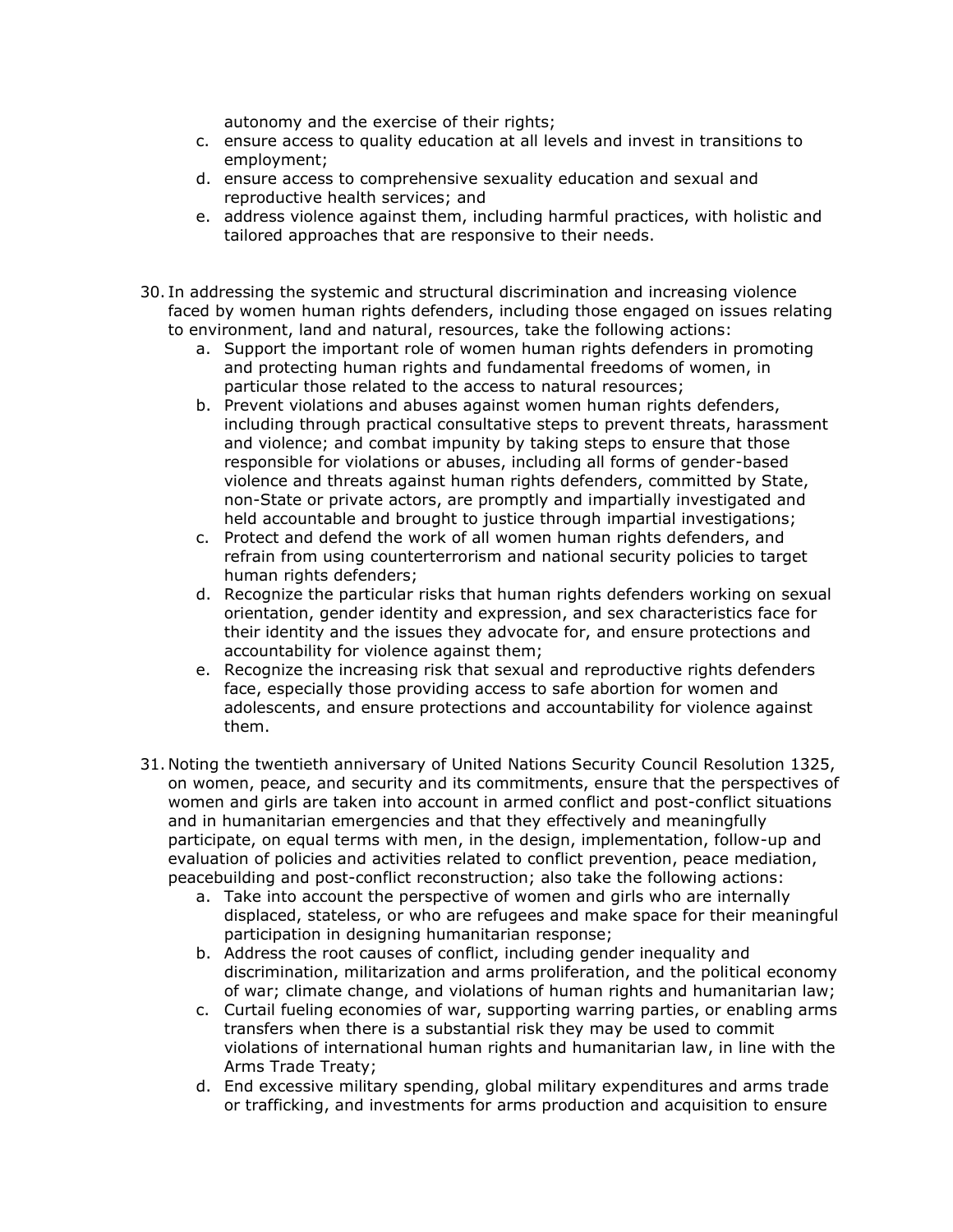resources available for social development;

- e. Ensure that the human rights of all women and girls are fully respected and protected in all response, recovery and reconstruction strategies and that appropriate measures are taken to eliminate all forms of violence and discrimination against women and girls;
- f. Ensure women's right to full, equal and meaningful participation that is direct, substantive, and formal, as a non-negotiable priority in all conflict prevention and peace processes, in including all formal and informal processes.
- 32.Reduce spending on military and defense in line with Beijing recommendations and reallocate maximum available financial, human and technological resources, including from national budgets towards public goods and services, with minimum 2 percent dedicated to the care economy; and commit to:
	- a. Stop the use of weapons in the protection of borders and by civilian security forces such as the police;
	- b. Limit the use, production and sales of 'crowd control' equipment such as tear gas, water cannons, which are used disproportionately against marginalized groups as tools of oppression that violate fundamental freedoms;
	- c. Streamline user-centered policies to counter surveillance capitalism in colluding with states to flow data to non-state actors.
- 33.Recognizing that established accountability mechanisms exist, but that these mechanisms can be co-opted to curtail the standards and norms on women's human rights, and that the existing accountability mechanisms are insufficient to cover all the violations of women's human rights:
	- a. Increase efforts for systematic gender and age-disaggregated data collection, analysis and systematization efforts, including monitoring and accountable evaluation efforts;
	- b. Establish a Global Independent Women's Structure, created and owned by women, which will serve women of the world in all their diversity, without any barriers is necessary to ensure a holistic accountability mechanism for the commitments and responsibilities of states and non-state actors;
	- c. Ensure civil society organizations, particularly women's organizations are continuously included in national and international accountability mechanisms;
- 34.Recognizing the importance of transforming patriarchal masculinities and dismantling stereotypical social norms for the elimination of gender-based violence and discrimination, commit to the full engagement of men and boys for the achievement of gender equality, and to have them take responsibility and be held accountable for their behavior by understanding and addressing the root causes of gender inequality, and ensure that all efforts to transform masculinities and engage men and boys are firmly rooted in feminist-informed, gender-transformative and human rights-based approaches that are fully accountable to feminist, women's rights, activists, organizations and movements.
- 35. In recognition of both the important role of civil society in monitoring and implementing human rights commitments, and the history of the UN Commission of the Status of Women (CSW) in holding a space where dialogue for the progressive development of women's rights has taken place for over 70 years, recommend that reform of the CSW methods of work addresses the following:
	- a. Return observer status for civil society at all CSW negotiations
	- b. Reform the CSW to make it tripartite and give NGOs a recognized official